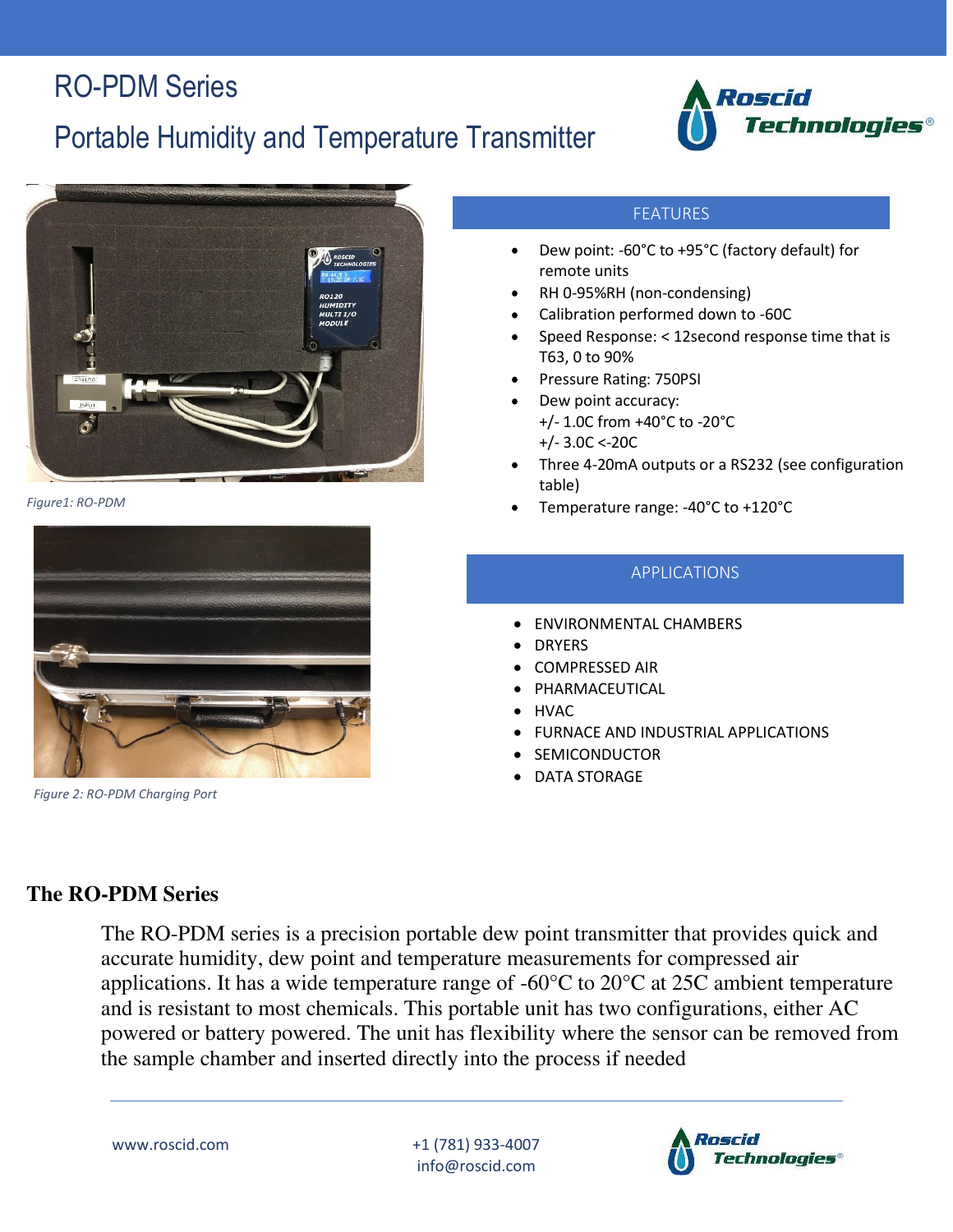# Portable Humidity and Temperature Transmitter



|  | Technical Information |
|--|-----------------------|
|  |                       |
|  |                       |

| <b>Measurement Ranges</b>                                                             | Dew Point: -60 °C to +95 °C<br>Relative Humidity: 0-100%<br>Temperature: -40 °C to +120°C (remote and duct mount only)                            |  |
|---------------------------------------------------------------------------------------|---------------------------------------------------------------------------------------------------------------------------------------------------|--|
| <b>Probe Material</b>                                                                 | 316 Stainless Steel (for remote and duct mount only)                                                                                              |  |
| <b>Display</b>                                                                        | 2x16 LCD Display, Shows three user selectable parameters.                                                                                         |  |
| <b>Fitting</b>                                                                        | 3/4" NPT Included (remote only)                                                                                                                   |  |
| Resolution                                                                            | 0.1%                                                                                                                                              |  |
| Output                                                                                | 4-20mA or RS232                                                                                                                                   |  |
| <b>Enclosure Dimensions</b>                                                           | 4.88"L X 3.70" W X 2.20" H                                                                                                                        |  |
| Cable Length                                                                          | 6 feet is standard. Contact factory for custom lengths. (For<br>remote and duct mount units only).                                                |  |
| <b>Supply Voltage</b>                                                                 | 18 to 30Vdc, unregulated, 200 mA max                                                                                                              |  |
| Sensor                                                                                | Polymer capacitive sensor                                                                                                                         |  |
| Analog Output scaled range Dew Point (4-20mA)                                         | -60 °C to +40 °C                                                                                                                                  |  |
| Analog Output scaled range Relative Humidity (4-<br>20mA)                             | 0 to 100% RH                                                                                                                                      |  |
| Analog Output scaled range temperature °C (4-<br>20mA)                                | -20°C to +120°C                                                                                                                                   |  |
| Analog Outputs Pressure range (for units with<br>pressure transducer) Psia            | 0-200psia                                                                                                                                         |  |
| Analog Outputs Barometric Pressure Range (for<br>units with pressure transducer) mbar | 750mb to 1100mb                                                                                                                                   |  |
| <b>Operating Temperature</b>                                                          | -25 °C to 200 °C                                                                                                                                  |  |
| Accuracy                                                                              | RH: ±1% H: ±1% over T range -20 120C, +/- 0.6% over T<br>range 1540C<br>Temperature: ±0.5°C over T range -20 120C, +/- 0.2C over<br>T range 1540C |  |

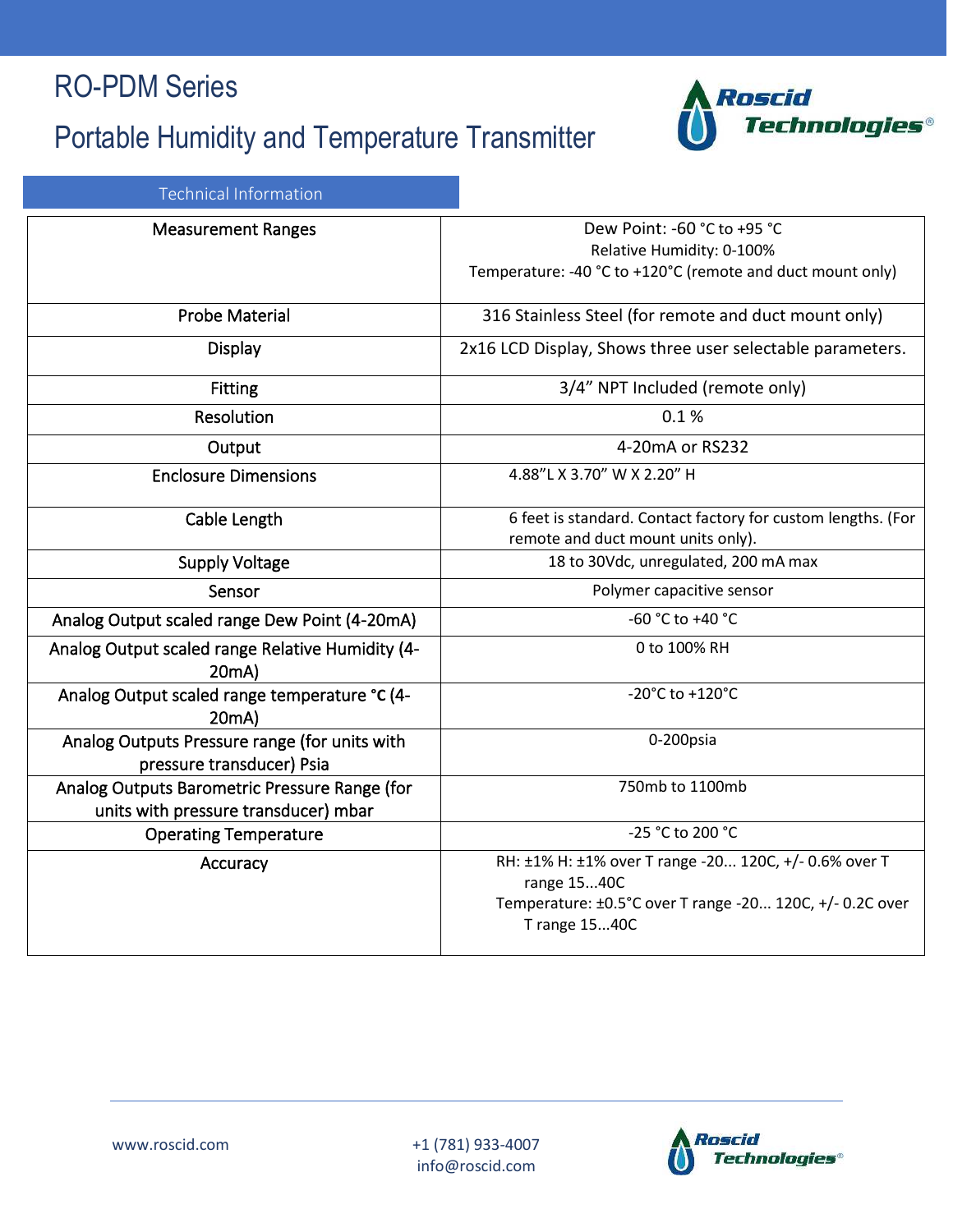# Portable Humidity and Temperature Transmitter



#### **Ordering Configuration**:

|                     | <b>Model Type: Description:</b>                                                                                                                                                                                                                                                         |
|---------------------|-----------------------------------------------------------------------------------------------------------------------------------------------------------------------------------------------------------------------------------------------------------------------------------------|
| <b>RO-PDM-AC</b>    | An AC portable temperature / dew point / RH transmitter with three 4-20mA outputs, a 2-line LCD display,<br>2 programmable relays, and a RS232 programmable output, Needle metering valve for flow adjustments<br>and includes a NIST traceable calibration certificate                 |
| <b>RO-PDM-BT</b>    | A battery powered temperature / dew point / RH transmitter with three 4-20mA outputs, a 2-line LCD display, 2<br>programmable relays, and a RS232 programmable output, Needle metering valve for flow adjustments and<br>includes a NIST traceable calibration certificate              |
| <b>RO-PDM-AC-VP</b> | An AC portable temperature / dew point / RH transmitter with three 4-20mA outputs, a 2-line LCD display, 2<br>programmable relays, and a RS232 programmable output, Needle metering valve for flow adjustments,<br>vacuum pump and includes a NIST traceable calibration certificate    |
| <b>RO-PDM-BT-VP</b> | A battery powered temperature / dew point / RH transmitter with three 4-20mA outputs, a 2-line LCD<br>display, 2 programmable relays, and a RS232 programmable output, Needle metering valve for flow<br>adjustments, vacuum pump and includes a NIST traceable calibration certificate |
| <b>RO120-FRST</b>   | Field replaceable sensor tips with NIST traceable calibration certificate-plug-n-play-optional                                                                                                                                                                                          |

#### **Accessories:**



PN: RO120-SC

Sample Chamber for humidity transmitter

www.roscid.com +1 (781) 933-4007 info@roscid.com